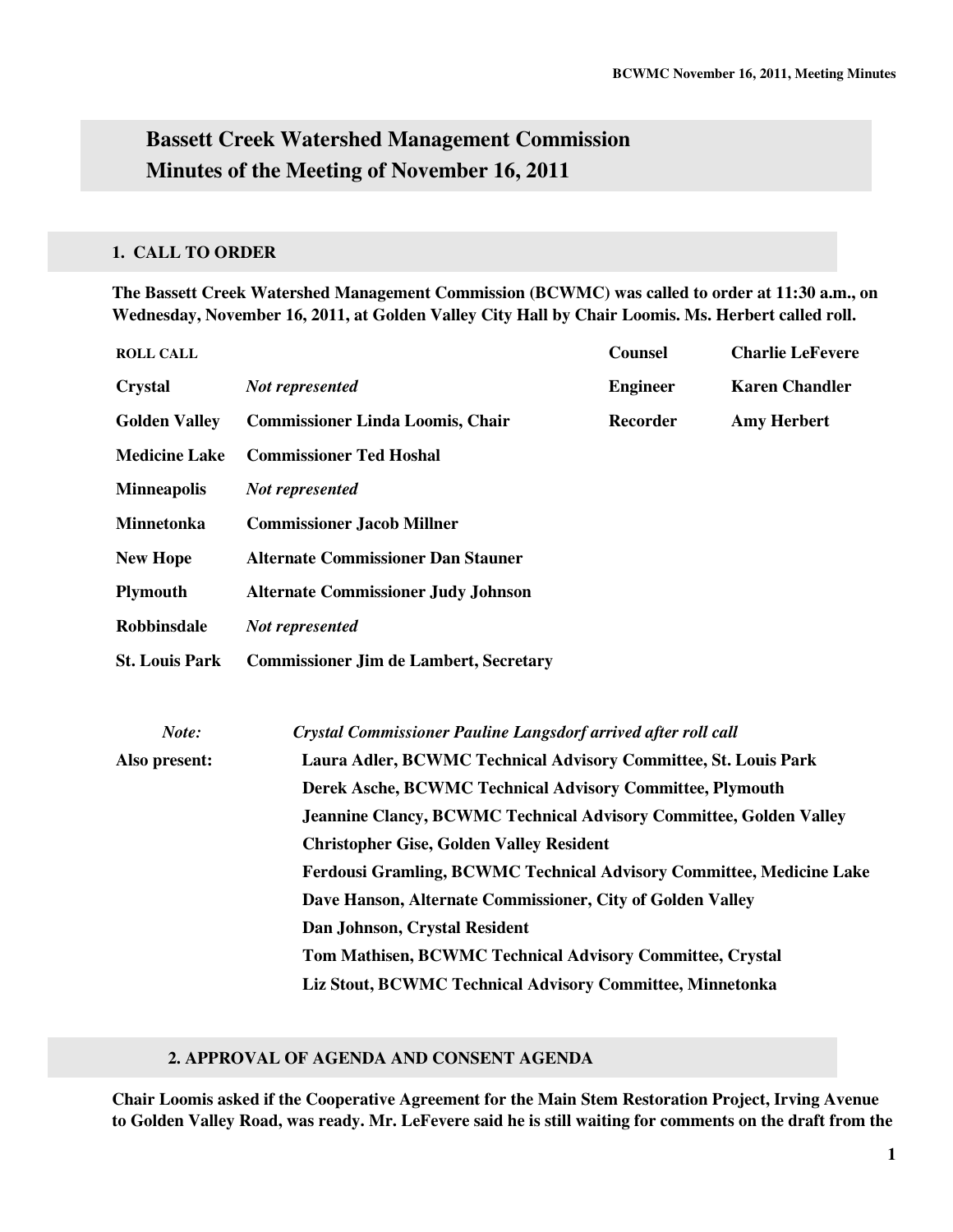**City of Minneapolis. Chair Loomis said that the discussion of the agreement should be pulled from item 7A on today's agenda. Commissioner de Lambert moved to approve the Agenda as amended and the Consent Agenda. Acting Commissioner Johnson seconded the motion. The motion carried unanimously with six votes in favor [Cities of Crystal, Minneapolis, and Robbinsdale absent from vote].** 

#### **3. CITIZEN INPUT ON NON-AGENDA ITEMS**

**No citizen input on non-agenda items** 

#### **4. ADMINISTRATION**

**4A. Presentation of October 20, 2011, Meeting Minutes. The meeting minutes were approved as part of the Consent Agenda.** 

**4B. Presentation of Financial Statements. The BCWMC's November 2011 financial report was approved as part of the Consent Agenda.** 

**The general and construction account balances reported in the November 2011 Financial Report are as follows:** 

| <b>Checking Account Balance</b>                                    | \$505,601.79       |
|--------------------------------------------------------------------|--------------------|
| <b>TOTAL GENERAL FUND BALANCE</b>                                  | \$505,601.79       |
| <b>TOTAL CONSTRUCTION CASH &amp;</b><br><b>INVESTMENTS</b>         | \$2,305,754.74     |
| Investment due 9/16/2015                                           | \$512,059.83       |
| <b>TOTAL ON-HAND CONSTRUCTION</b><br><b>CASH &amp; INVESTMENTS</b> | \$2,305,754.74     |
| <b>CIP Projects Levied – Budget Remaining</b>                      | $(\$2,263,755.52)$ |
| <b>Closed Projects Remaining Balance</b>                           | \$41,999.22        |
| <b>2011 Anticipated Tax Levy Revenue</b>                           | \$431,859.17       |

#### **4C. Presentation of Invoices for Payment Approval.**

- **i. Kennedy & Graven Legal Services through September 30, 2011 invoice for the amount of \$3,991.90.**
- **ii. Barr Engineering Company Engineering Services through October 28, 2011 invoice for the amount of \$19,207.07.**
- **iii. Amy Herbert October Secretarial Services invoice for the amount of \$2,531.73.**
- **iv. D'amico ACE Catering November 2011 BCWMC meeting catering invoice for the amount of \$361.52.**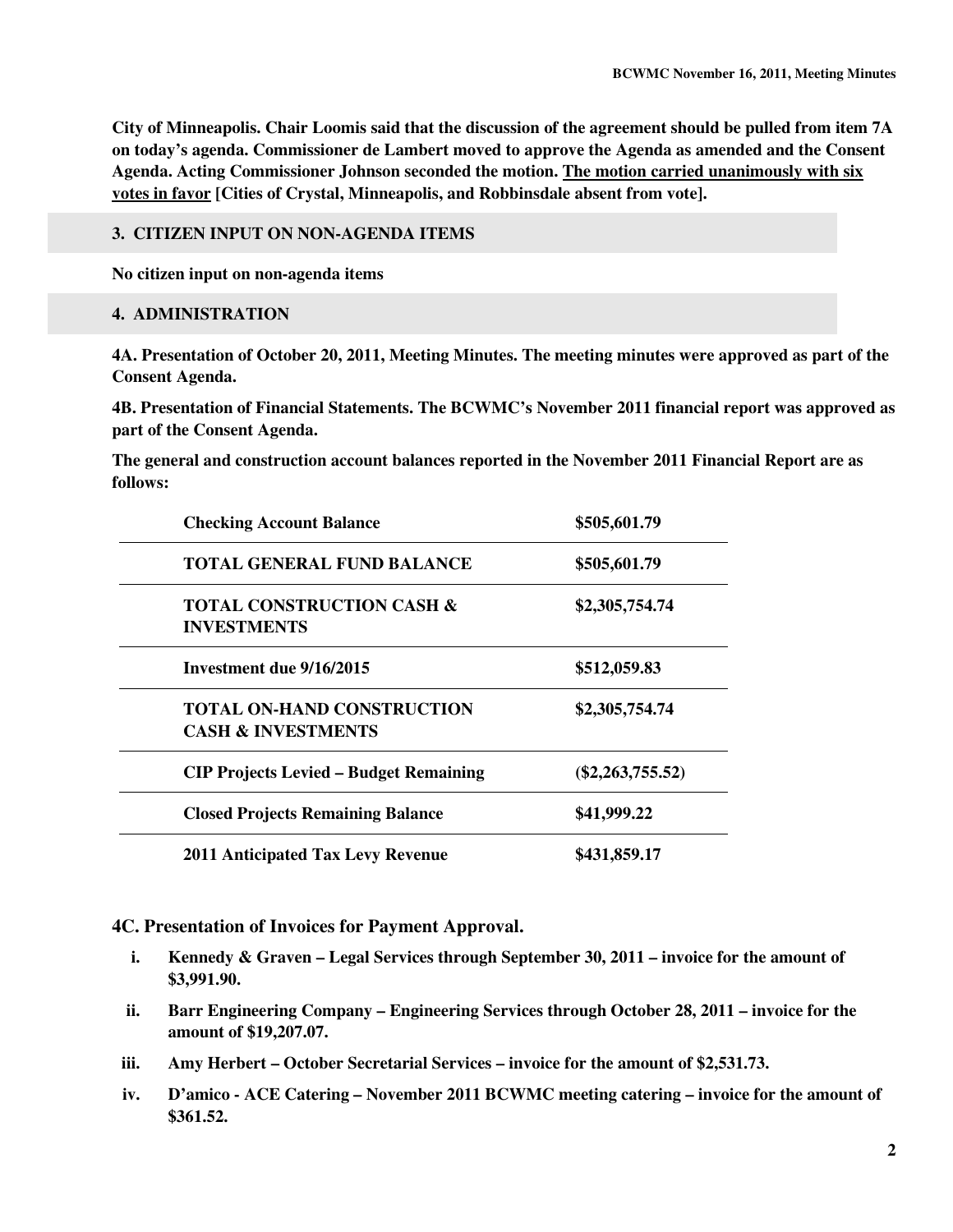- **v. Judy Arginteanu Yard Clean up Education Article invoice for the amount of \$300.00.**
- **vi. Lakeshore Communications Public Communications September hearing notice invoice for the amount of \$149.60.**
- **vii. Sun Newspapers Public Communications September hearing notice invoice for the amount of \$388.84.**
- **viii. Shingle Creek Watershed Management Commission WMWA Workshops invoice for the amount of \$532.05.**
- **ix. Shingle Creek Watershed Management Commission WMWA General Expenses invoice for the amount of \$25.93.**
- **x. Watershed Consulting Geoff Nash Administrator Services through 9/15/11 invoice for the amount of \$1,301.35.**

**Commissioner Hoshal moved to approve payment of all of the invoices. Commissioner de Lambert seconded the motion. By call of roll the motion carried unanimously with six votes in favor [Cities of Crystal, Minneapolis, and Robbinsdale absent from vote].** 

**4D. Reimbursement Request from the City of Plymouth for the 2010 Plymouth Creek Project. Ms. Chandler reported on the reimbursement request, the status of the project, and the Commission Engineer's review of the reimbursement request and supporting documents from the City of Plymouth. She stated that the Commission Engineer recommended reimbursement to the City of Plymouth at the requested amount of \$250,263.44. Ms. Chandler also stated that the Commission's financial report needs to be updated to reflect the correct approved budget amount for the project.** 

**The Commission directed Ms. Chandler to call the BCWMC's Deputy Treasurer to discuss the correction. Acting Commissioner Judy Johnson moved to approve the reimbursement to the City of Plymouth in the amount of \$250,263.44. Acting Commissioner Stauner seconded the motion. By call of roll the motion carried unanimously with six votes in favor [Cities of Crystal, Minneapolis, and Robbinsdale absent from vote].** 

**4E. Reimbursement Request from the City of Golden Valley for the 2010 Main Stem Restoration Project. Ms. Chandler reported on the reimbursement request from the City of Golden Valley, the status of the project, and the Commission Engineer's review of the request and supporting documents. She stated that the Commission Engineer recommended reimbursement to the City of Golden Valley in the requested amount of \$222,788.32. Acting Commissioner Stauner moved to approve the reimbursement to the City of Golden Valley in the amount of \$222,788.32. Commissioner de Lambert seconded the motion. By call of roll the motion carried unanimously with six votes in favor [Cities of Crystal, Minneapolis, and Robbinsdale absent from vote].** 

**Ms. Chandler stated that currently when a reimbursement request comes in to the Commission, the Commission Engineer seeks direction from the Commission before reviewing the request, which adds time to the process. She asked if the Commission would want to streamline the process and give general direction to the Commission Engineer to work on the reimbursement requests as they are received. The Commission and TAC members commented on the idea. Commissioner de Lambert moved that the Commission authorize the Commission Engineer to review the reimbursement requests for Commissiondirected projects as the requests come in to the Commission. Commissioner Hoshal seconded the motion.**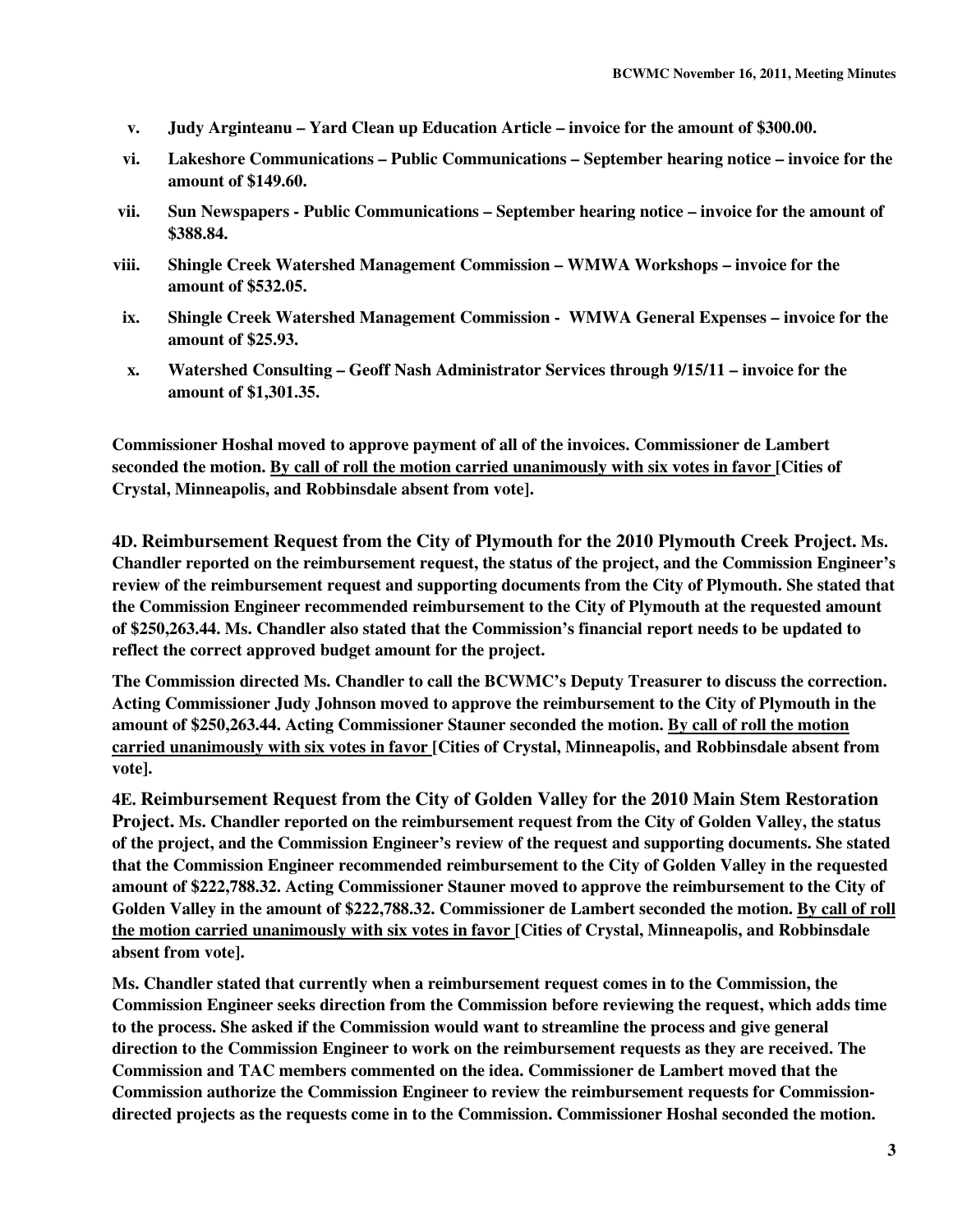**The motion carried unanimously with six votes in favor [Cities of Crystal, Minneapolis, and Robbinsdale absent from vote].** 

**4F. Status Update on Grant Expenditures for the 2010 Plymouth Creek Restoration Project and the 2010 Main Stem Restoration Project. Ms. Chandler explained that just this morning she heard from the Minnesota Board of Water and Soil Resources (BWSR) that the two Commission projects that had received the 2010 grants are far enough along to be considered complete by BWSR, which means that the Commission will not need to apply for grant extensions. Ms. Chandler said that there are several tasks that do need to be done regarding the grants before the end of the year. She said the Commission needs to get the eLINK reporting done, needs to update the water stories and add pictures, and next month Chair Loomis will need to sign some financial items. Ms. Chandler said that after those tasks are completed, the Commission will be able to get back its ten percent that had been retained until project completion. The Commission directed Barr to complete the necessary tasks on the grants.** 

# **5. PUBLIC HEARING**

**Receive comments regarding the proposed Sweeney Lake Outlet Reconstruction Project in Golden Valley, a proposed BCWMC Capital Improvement Project. Mr. LeFevere commented that this public hearing is not required by state law but is required by the Commission's Joint Powers Agreement to allow the member cities to comment on the proposed project. Chair Loomis opened the public hearing and called for comments. Hearing no comments, Chair Loomis closed the public hearing.**

# **6. NEW BUSINESS**

**A. Resolution 11-10 Ordering 2012 Improvements – the Sweeney Lake Outlet Reconstruction Project - and Approving the Cooperative Agreement with the City of Golden Valley for Construction of the Project. Acting Commissioner Stauner moved to approve Resolution 11-10. Acting Commissioner Johnson seconded the motion. The motion carried unanimously with six votes in favor [Cities of Crystal, Minneapolis, and Robbinsdale absent from vote].** 

# **7. OLD BUSINESS**

**A. Cooperative Agreements for the Main Stem Restoration Project (Irving Avenue to Golden Valley Road) and the Wirth Lake Outlet Structure Modification Project and Resolution 11-11 Approving the Cooperative Agreement for the Wirth Lake Outlet Modification. Chair Loomis commented that the agenda had been amended to remove the Cooperative Agreement for the Main Stem Restoration Project since the agreement was still being reviewed by the City of Minneapolis.** 

**Mr. LeFevere commented that the draft Cooperative Agreement for the Wirth Lake Outlet Structure Modification Project has been revised per the Commission's direction at its last meeting. Mr. LeFevere discussed the changes as indicated in the marked up copy of the agreement handed out at the meeting. Acting Commissioner Stauner brought up a question about the definition of major maintenance. Mr. LeFevere provided the definition as written into the agreement.** 

**Commissioner de Lambert moved to approve Resolution 11-11 approving the Cooperative Agreement for the Wirth Lake Outlet Modification. Commissioner Hoshal seconded the motion. The motion carried unanimously with six votes in favor [Cities of Crystal, Minneapolis, and Robbinsdale absent from vote].**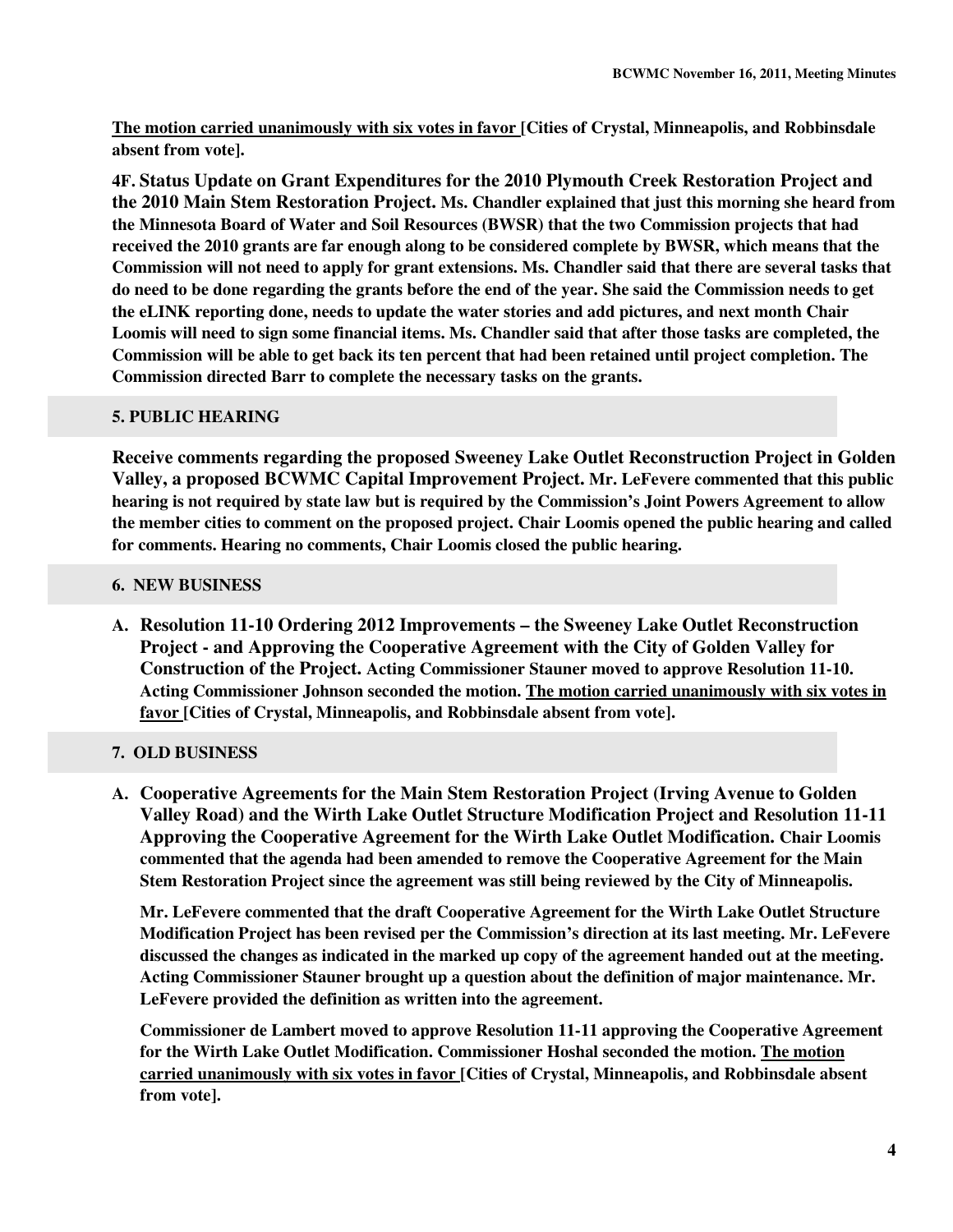## **B. TAC Recommendations.**

**i. Pressure Transducers. Ms. Chandler said that since volunteers were offering the use of a pressure transducer for the winter and volunteers were offering to install the transducer, the TAC decided it could ask the volunteers to move forward and install the transducer on Medicine Lake. Commissioner de Lambert reported on the installation of the transducer and provided details about the data collection such as the potential pitfalls of the site.** 

**Ms. Chandler said that the TAC recommends that the Commission evaluate the performance of the transducer after ice out and if it has worked as the Commission expected then the Commission could consider purchasing one or two transducers and using them to collect the lake level data.** 

**The Commission discussed who would take care of the data and reporting and wondered about the costs involved in the reporting. Ms. Chandler said that Barr Engineering typically has put the lake level data into a table but that she didn't have a cost for that work. Chair Loomis asked how the data is used. Ms. Chandler said it is used for historical data and for verifying watershed modeling results. Mr. Asche said that the TAC is interested in seeing the results.** 

- **ii. Evaluation of RFQs and Recommendation on Providers of Engineering and Technical Services. Ms. Chandler reported that the TAC evaluated the qualifications of the eight firms that responded to the Commission's request. She said that the TAC ranked the firms and provided the Commission with a list of the following three firms, in addition to Barr Engineering as the fourth firm, based on the rankings: Wenck, WSB, and SEH. Acting Commissioner Stauner moved to approve the Commission accepting the TAC's recommendation of the firms as providers to the BCWMC for Engineering and Technical Services. Acting Commissioner Johnson seconded the motion. The motion carried unanimously with six votes in favor [Cities of Crystal, Minneapolis, and Robbinsdale absent from vote]. The Commission directed Ms. Herbert to send letters to the respondents notifying them of the Commission's decision.**
- **iii. Next TAC Meeting Agenda. Ms. Chandler said that the TAC will need to meet to discuss the channel maintenance proposals in either December or January. She said that the only other month that the TAC is scheduled to meet is April in order to review the Commission's CIP. The Commission discussed some of the items that may be on the Commission's upcoming agendas and decided it needed to discuss its Next Generation Planning Process before making a decision about the TAC's next meeting, in case there is something the Commission would need TAC input on by December.**

**[Commissioner Langsdorf arrives.]** 

**C. Next Generation Planning Process. Ms. Chandler said that the Commission received an inquiry from Brad Wozney of the Minnesota Board of Water and Soil Resources (BWSR) asking about the status of the Commission's Next Generation Planning Process. She said that she learned the request was due to BWSR wanting to make sure that the Commission didn't complete its issue prioritization process without getting input from its stakeholders. She updated the Commission on the work that has already been done in the process and outlined some of the next steps that the Commission could take such as having the TAC review its responses about issues and finishing the last questionnaire about the issues. Ms. Gramling volunteered to work with Ms. Chandler to organize the TAC and Commission responses that have already been completed. Ms. Chandler said that there wouldn't be enough time**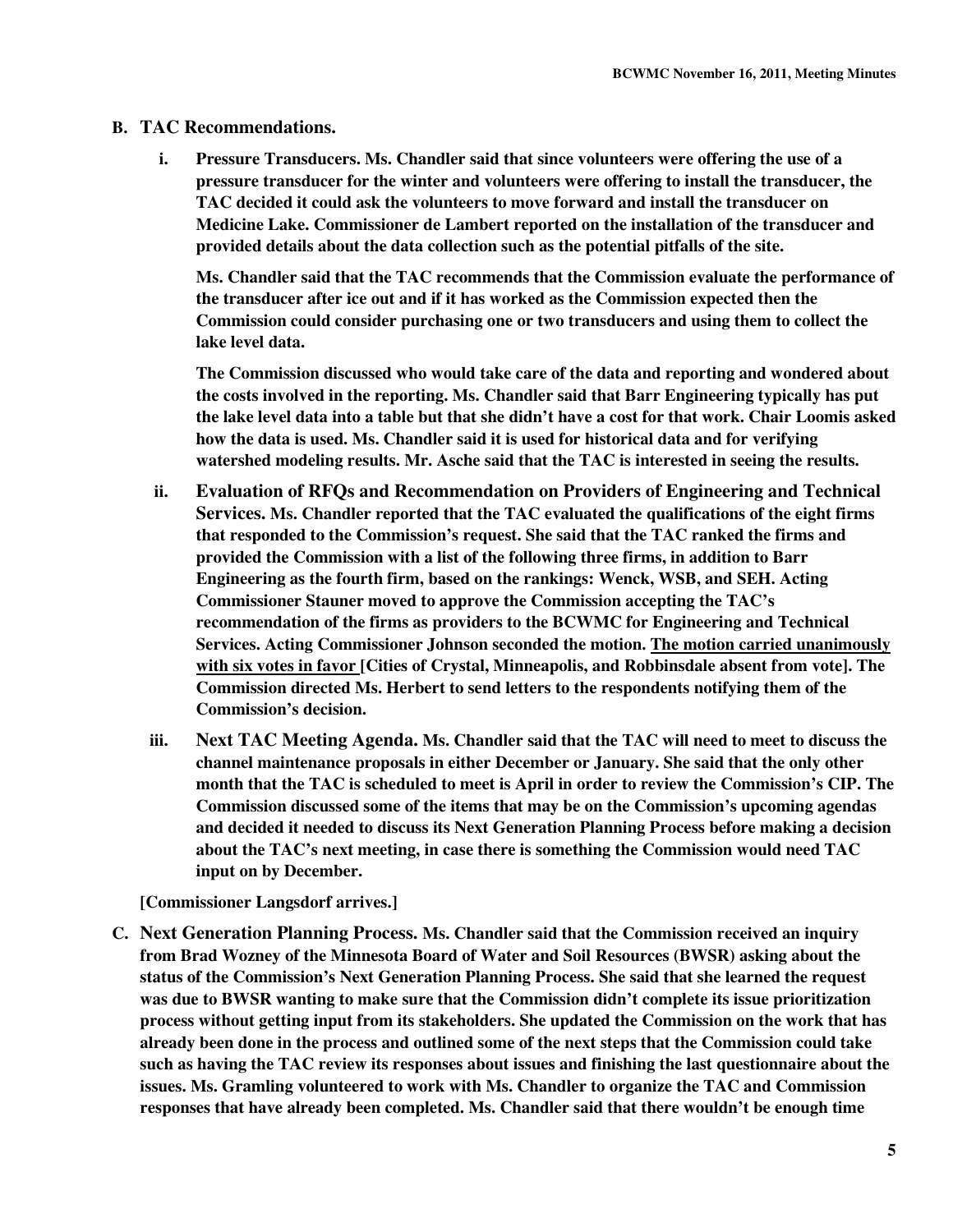**before the possible TAC meeting on December 1st to get the information organized and out to the TAC.** 

**Acting Commissioner Stauner said that the Commission also should consider the new standard GASB 54 that has been adopted by the Government Accounting Standards Board. He explained that it requires governmental entities to adopt a policy designating fund balances and needs to be in place by the end of this fiscal year.** 

**The Commission discussed whether it needs to meet in December.** 

**Commissioner Hoshal asked if the Commission was interested in forming a committee to investigate hiring another administrator. Chair Loomis said that the Administrative Services Committee is trying to sit down and meet with Doug Snyder from the Mississippi Watershed Management Organization to see if instead of the Commission hiring another administrator it could contract with another watershed for those services. Chair Loomis said the Committee is trying to schedule a meeting. She said that she didn't know if the Commission ever directed the Committee to meet and this topic is something that the Commission should discuss in terms of what does the Commission want to do to explore options. Commissioner Hoshal asked if the Commission should discuss the succession of the Chair. Chair Loomis discussed the end of her term as an elected official to the City of Golden Valley and the end of her appointment to the BCWMC.** 

**Commissioner Hoshal moved to direct the Administrative Services Committee to explore the review of a new administrator position and a review of the succession to the Board of the BCWMC. Commissioner Langsdorf made the friendly amendment that the Commission give authorization to the Executive Committee to pay the December invoices if the December meeting is cancelled. Commissioner Hoshal approved the friendly amendment. Acting Commissioner Johnson seconded the motion. The motion carried unanimously with seven votes in favor [Cities of Minneapolis and Robbinsdale absent from the vote].** 

**Acting Commissioner Stauner moved to schedule the next TAC meeting for January 5th and to authorize the Chair to cancel the December meeting if there is insufficient business for the Commission to meet. Commissioner Millner seconded the motion. The motion carried unanimously with seven votes in favor [Cities of Minneapolis and Robbinsdale absent from the vote].** 

- **D. Draft BCWMC Policy Manual. The Commission reviewed and made edits to the remainder of the draft Policy Manual starting at Section 3 External/ Internal Operational Policies on page 16. The Commission identified language in specific policies that needed revising and directed Ms. Chandler and Mr. LeFevere to revise those policies.**
- **E. BCWMC Meeting Calendar for Remainder of Fiscal Year 2011. See discussion under agenda item 7C.**

#### **8. COMMUNICATIONS**

**Chair:** 

**1. Chair Loomis reported that the BCWMC would be participating in the Honeywell Sustainability Fair tomorrow at Honeywell.** 

**Commissioners:** 

**1. Commissioner Hoshal announced that the BCWMC has been sent a letter from the Medicine Lake City Clerk communicating that the City has appointed Ferdousi Gramling as the City's Technical Advisory Committee member to the BCWMC.**